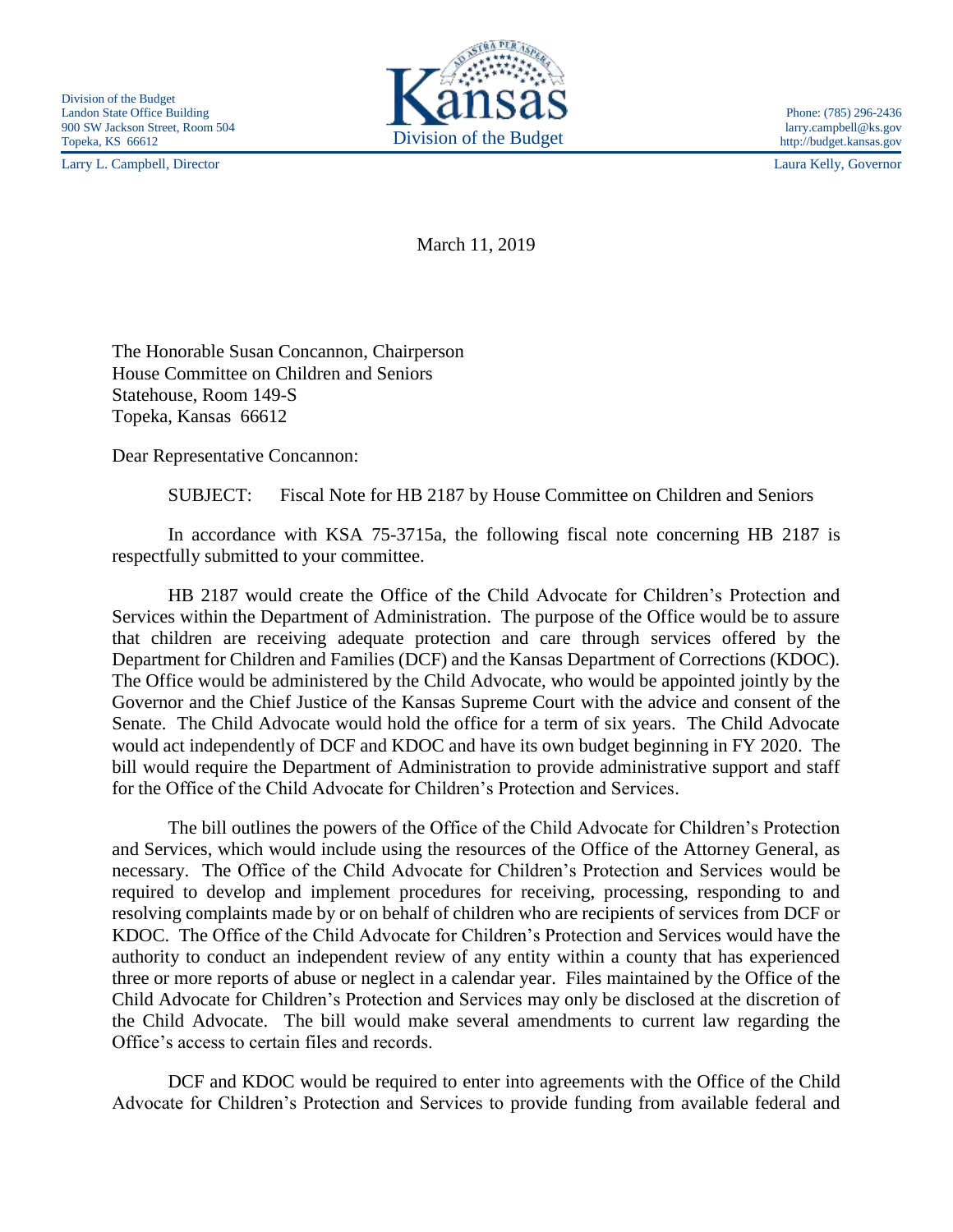state funds in FY 2020 and in each subsequent fiscal year. The amounts for each subsequent fiscal year must be adjusted appropriately for increases resulting from inflation or other factors and cannot be less than the amounts provided for FY 2020.

| <b>Estimated State Fiscal Effect</b> |            |           |            |           |
|--------------------------------------|------------|-----------|------------|-----------|
|                                      | FY 2019    | FY 2019   | FY 2020    | FY 2020   |
|                                      | <b>SGF</b> | All Funds | <b>SGF</b> | All Funds |
| Revenue                              | --         | $- -$     |            |           |
| Expenditure                          | --         | $ -$      | \$611,964  | \$766,064 |
| FTE Pos.                             | --         | $- -$     |            | 9.00      |

The Department of Administration estimates it would require additional expenditures of \$122,741 in FY 2020 for 1.00 new Attorney FTE position. Of the total amount, \$107,741 would be for salaries and wages; \$12,000 would be for other operating expenditures such as communications, rent, printing and office supplies; and \$3,000 would be for one-time costs for office set up including office furniture and IT equipment. The funding source for the expenditures is unknown until financial arrangements with the Department for Children and Families and the Department of Corrections are determined. For the purposes of the table above, the expenditures have been included under all funds.

The Department for Children and Families estimates the bill would require additional expenditures totaling \$396,129 in FY 2020, including \$364,770 from the State General Fund and \$31,359 from federal funds. This amount represents the agency's costs of complying with the requirements of the Office of the Child Advocate for Children's Protection and Services. It excludes revenue transfers or other funding that might be provided to the Department of Administration. Currently, there is no authority for DCF to transfer State General Fund dollars to the Department of Administration. This authority would need to be added to HB 2187 or an appropriations bill. The estimate includes \$355,299 for salaries and wages expenditures for 6.00 new FTE positions and \$40,830 for associated other operating expenditures. The 6.00 FTE positions would include the following:

- 1. 1.00 Management Analyst II FTE position to provide the Office of the Child Advocate for Children's Protection and Services with names and locations of children under DCF jurisdiction and written reports of child abuse and neglect;
- 2. 1.00 Administrative Officer FTE position in DCF's Office of Client Services to coordinate concerns and complaints with the Office of the Child Advocate for Children's Protection and Services; and
- 3. 4.00 Program Consultant II FTE positions (one for each region) to compile information from case files upon receiving requests from the Office the Child Advocate for Children's Protection and Services. DCF notes it receives an average of 52 concerns per week.

DCF indicates that the bill would require case management providers to locate and compile information requested by the Office of the Child Advocate for Children's Protection and Services.